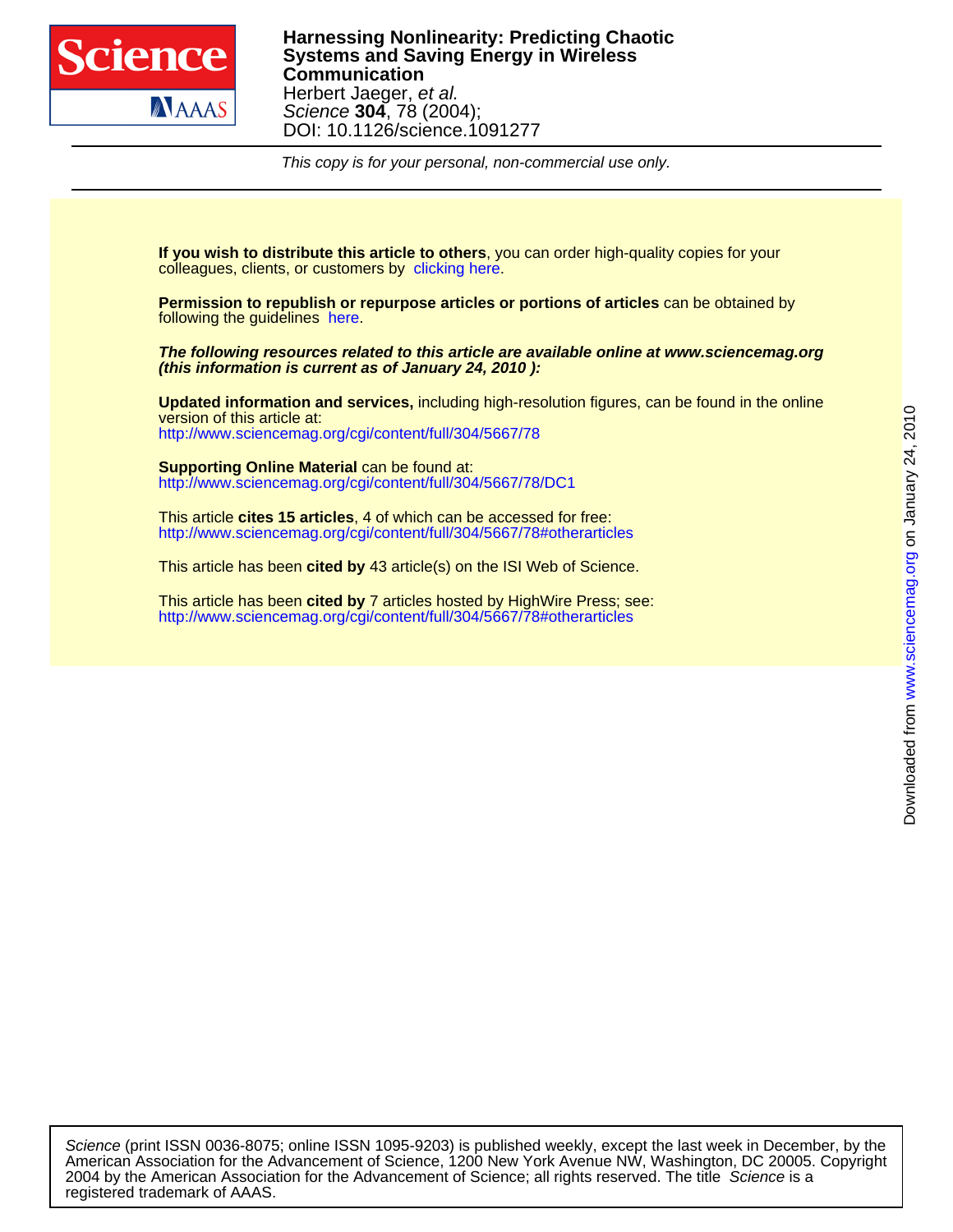# **Harnessing Nonlinearity: Predicting Chaotic Systems and Saving Energy in Wireless Communication**

#### Herbert Jaeger\* and Harald Haas

We present a method for learning nonlinear systems, echo state networks (ESNs). ESNs employ artificial recurrent neural networks in a way that has recently been proposed independently as a learning mechanism in biological brains. The learning method is computationally efficient and easy to use. On a benchmark task of predicting a chaotic time series, accuracy is improved by a factor of 2400 over previous techniques. The potential for engineering applications is illustrated by equalizing a communication channel, where the signal error rate is improved by two orders of magnitude.

Nonlinear dynamical systems abound in the sciences and in engineering. If one wishes to simulate, predict, filter, classify, or control such a system, one needs an executable system model. However, it is often infeasible to obtain analytical models. In such cases, one has to resort to black-box models, which ignore the internal physical mechanisms and instead reproduce only the outwardly observable inputoutput behavior of the target system.

If the target system is linear, efficient methods for black-box modeling are available. Most technical systems, however, become nonlinear if operated at higher operational points (that is, closer to saturation). Although this might lead to cheaper and more energy-efficient designs, it is not done because the resulting nonlinearities cannot be harnessed. Many biomechanical systems use their full dynamic range (up to saturation) and thereby become lightweight, energy efficient, and thoroughly nonlinear.

Here, we present an approach to learning black-box models of nonlinear systems, echo state networks (ESNs). An ESN is an artificial recurrent neural network (RNN). RNNs are characterized by feedback ("recurrent") loops in their synaptic connection pathways. They can maintain an ongoing activation even in the absence of input and thus exhibit dynamic memory. Biological neural networks are typically recurrent. Like biological neural networks, an artificial RNN can learn to mimic a target system—in principle, with arbitrary accuracy (*1*). Several learning algorithms are known  $(2-4)$  that incrementally adapt the synaptic weights of an RNN in order to tune it toward the target system. These algorithms have not been widely employed in technical applications because of slow

convergence and suboptimal solutions (*5*, *6*). The ESN approach differs from these methods in that a large RNN is used (on the order of 50 to 1000 neurons; previous techniques typically use 5 to 30 neurons) and in that only the synaptic connections from the RNN to the output readout neurons are modified by learning; previous techniques tune all synaptic connections (Fig. 1). Because there are no cyclic dependencies between the trained readout connections, training an ESN becomes a simple linear regression task.

We illustrate the ESN approach on a task of chaotic time series prediction (Fig. 2) (*7*). The Mackey-Glass system (MGS) (*8*) is a standard benchmark system for time series prediction studies. It generates a subtly irregular time series (Fig. 2A). The prediction task has two steps: (i) using an initial teacher sequence generated by the original MGS to learn a black-box model *M* of the generating system, and (ii) using *M* to predict the value of the sequence some steps ahead.

First, we created a random RNN with 1000 neurons (called the "reservoir") and one output neuron. The output neuron was equipped with random connections that project back into the reservoir (Fig. 2B). A 3000-step teacher sequence  $d(1), \ldots$ , *d*(3000) was generated from the MGS equation and fed into the output neuron. This excited the internal neurons through the output feedback connections. After an initial transient period, they started to exhibit systematic individual variations of the teacher sequence (Fig. 2B).

The fact that the internal neurons display systematic variants of the exciting external signal is constitutional for ESNs: The internal neurons must work as "echo functions" for the driving signal. Not every randomly generated RNN has this property, but it can effectively be built into a reservoir (supporting online text).

It is important that the echo signals be richly varied. This was ensured by a sparse interconnectivity of 1% within the reservoir. This condition lets the reservoir decompose into many loosely coupled subsystems, establishing a richly structured reservoir of excitable dynamics.

After time  $n = 3000$ , output connection weights  $w_i$  ( $i = 1, \ldots, 1000$ ) were computed (dashed arrows in Fig. 2B) from the last 2000 steps  $n = 1001, \ldots, 3000$  of the training run such that the training error

$$
\text{MSE}_{\text{train}} = 1/2000 \sum_{n=1001}^{3000} \left( d(n) - \sum_{i=1}^{1000} w_i x_i(n) \right)^2
$$

was minimized  $[x_i(n)]$ , activation of the *i*th internal neuron at time *n*]. This is a simple linear regression.

With the new  $w_i$  in place, the ESN was disconnected from the teacher after step 3000 and left running freely. A bidirectional dynamical interplay of the network-generated output signal with the internal signals  $x_i(n)$ unfolded. The output signal  $y(n)$  was created from the internal neuron activation signals  $x_i(n)$  through the trained connections  $w_i$ , by  $y(n) = \sum_{i=1}^{1000} w_i x_i(n)$ . Conversely, the internal signals were echoed from that output signal

through the fixed output feedback connections (supporting online text).

For testing, an 84-step continuation  $d(3001)$ , ...,  $d(3084)$  of the original signal was computed for reference. The network output  $y(3084)$  was compared with the correct continuation *d*(3084). Averaged over 100 independent trials, a normalized root mean square error

NRMSE = 
$$
\left(\sum_{j=1}^{100} (d_j(3084) - y_j(3084))^2/100\sigma^2)\right)^{1/2} \approx 10^{-4.2}
$$

was obtained  $(d_i$  and  $y_i$  teacher and network

teacher  $d(n)$ input  $\Lambda$  output neuron; neuron  $\rightarrow \atop u(n)} C$  $v(n)$ error  $d(n)-y(n)$ B teacher  $d(n)$  $d(n)-y(n)$ 

**Fig. 1.** (**A**) Schema of previous approaches to RNN learning. (**B**) Schema of ESN approach. Solid bold arrows, fixed synaptic connections; dotted arrows, adjustable connections. Both approaches aim at minimizing the error *d*(*n*) – *y*(*n*), where *y*(*n*) is the network output and *d*(*n*) is the teacher time series observed from the target system.

International University Bremen, Bremen D-28759, Germany.

<sup>\*</sup>To whom correspondence should be addressed. Email: h.jaeger@iu-bremen.de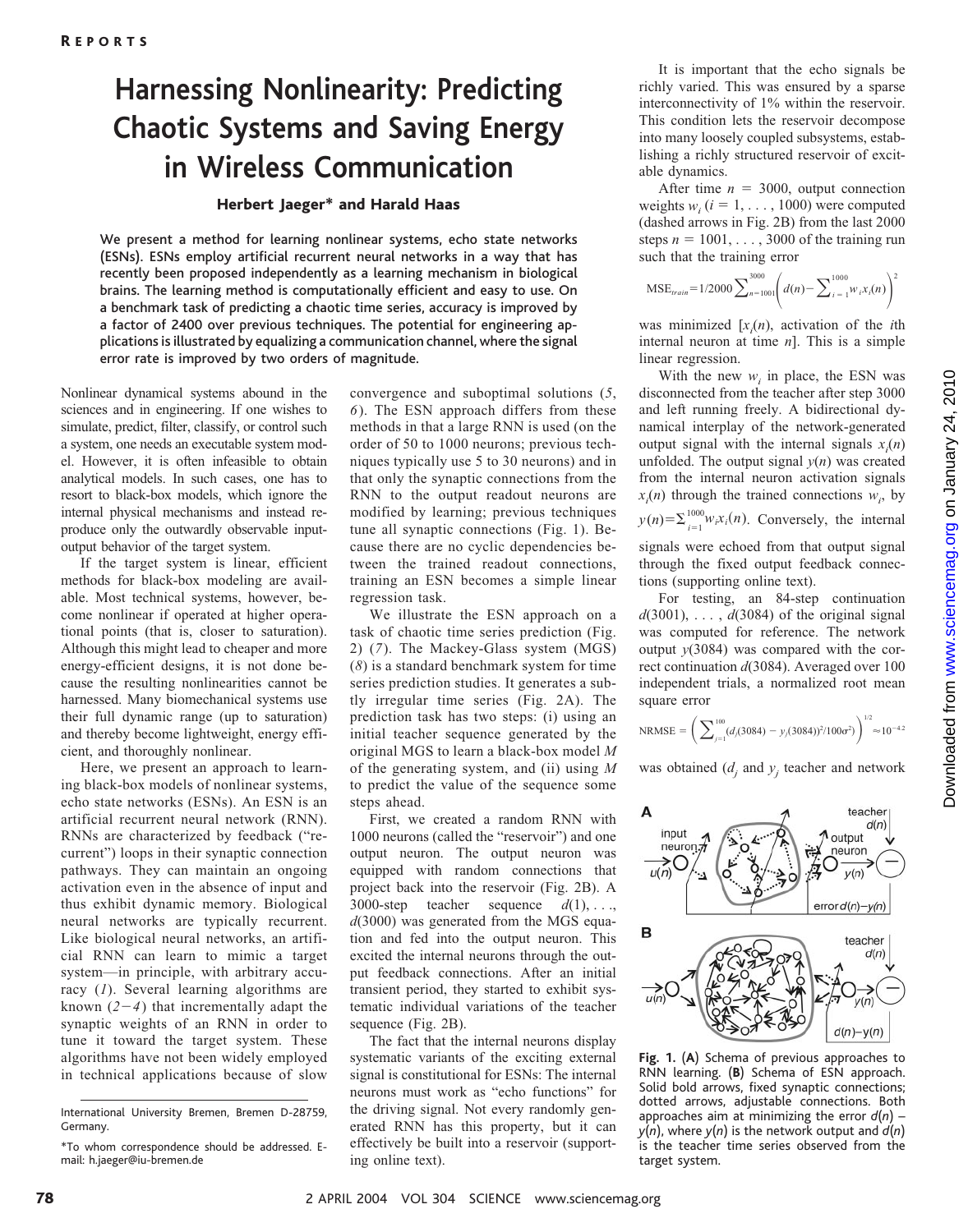output in trial *j*,  $\sigma^2$  variance of MGS signal), improving the best previous techniques (*9*– *15*), which used training sequences of length 500 to 10,000, by a factor of 700. If the prediction run was continued, deviations typically became visible after about 1300 steps (Fig. 2A). With a refined variant of the learning method (*7*), the improvement factor rises to 2400. Models of similar accuracy were also obtained for other chaotic systems (supporting online text).

The main reason for the jump in modeling accuracy is that ESNs capitalize on a massive short-term memory. We showed analytically (*16*) that under certain conditions an ESN of size *N* may be able to "remember" a number of previous inputs that is of the same order of magnitude as *N*. This information is more massive than the information used in other techniques (supporting online text).

We now illustrate the approach in a task of practical relevance, namely, the equalization of a wireless communication channel (*7*). The essentials of equalization are as follows: A sender wants to communicate a symbol sequence *s*(*n*). This sequence is first transformed into an analog envelope signal  $d(n)$ , then modulated on a high-frequency carrier signal and transmitted, then received and demodulated into an analog signal *u*(*n*), which is a corrupted version of *d*(*n*). Major sources of corruption are noise (thermal or due to interfering signals), multipath propagation, which leads to a superposition of adjacent symbols (intersymbol interference), and nonlinear distortion induced by operating the sender's power amplifier in the high-gain region. To avoid the latter, the actual power amplification is run well below the maximum amplification possible, thereby incurring a substantial loss in energy efficiency, which is clearly undesirable in cell-phone and satellite communications. The corrupted signal *u*(*n*) is then passed through an equalizing filter whose output  $y(n)$  should restore  $u(n)$  as closely as possible to  $d(n)$ . Finally, the equalized signal  $y(n)$  is converted back into a symbol sequence. The quality measure for the entire process is the fraction of incorrect symbols finally obtained (symbol error rate).

To compare the performance of an ESN equalizer with standard techniques, we took a channel model for a nonlinear wireless transmission system from a study (*17*) that compared three customary nonlinear equalization methods: a linear decision feedback equalizer (DFE), which is actually a nonlinear method; a Volterra DFE; and a bilinear DFE. The model equation featured intersymbol interference across 10 consecutive symbols, a second-order and a thirdorder nonlinear distortion, and additive white Gaussian noise. All methods investigated in that study had 47 adjustable parameters and used sequences of 5000 symbols for training. To make the ESN equalizer comparable with the equalizers studied in (*17*), we took ESNs with a reservoir of 46 neurons (which is small for the ESN approach), which yielded 47 adjustable parameters. (The 47th comes from a direct connection from the input to the output neuron.)

We carried out numerous learning trials (*7*) to obtain ESN equalizers, using an online learning method (a version of the recursive least square algorithm known from linear adaptive filters) to train the output weights on 5000-step training sequences. We chose an online adaptation scheme here because the methods in (*17*) were online adaptive, too, and because wireless communication channels mostly are time-varying, such that an equalizer must adapt to changing system characteristics. The entire learning-testing procedure was repeated for signal-to-noise



**Fig. 2.** (**A**) Prediction output of the trained ESN (dotted) overlaid with the correct continuation (solid). (**B**) Learning the MG attractor. Three sample activation traces of internal neurons are shown. They echo the teacher signal *d*(*n*). After training, the desired output is recreated from the echo signals through output connections (dotted arrows) whose weights  $w_i$  are the result of the training procedure.



**Fig. 3.** Results of using an ESN for nonlinear channel equalization. Plot shows signal error rate (SER) versus signal-to-noise ratio (SNR). (**a**) Linear DFE. (**b**) Volterra DFE. (**c**) Bilinear DFE. [(a) to (c) taken from (*20*)]. (**d**) Blue line represents average ESN performance with randomly generated reservoirs. Error bars, variation across networks. (**e**) Green line indicates performance of best network chosen from the networks averaged in (d). Error bars, variation across learning trials.

ratios ranging from 12 to 32 db. Figure 3 compares the average symbol error rates obtained with the results reported in (*17*), showing an improvement of two magnitudes for high signal-to-noise ratios.

For tasks with multichannel input and/or output, the ESN approach can be accommodated simply by adding more input or output neurons (*16*, *18*).

ESNs can be applied to all basic tasks of signal processing and control, including time series prediction, inverse modeling, pattern generation, event detection and classification, modeling distributions of stochastic processes, filtering, and nonlinear control (*16*, *18*, *19*, *20*). Because a single learning run takes only a few seconds (or minutes, for very large data sets and networks), engineers can test out variants at a high turnover rate, a crucial factor for practical usability.

ESNs have been developed from a mathematical and engineering perspective, but exhibit typical features of biological RNNs: a large number of neurons, recurrent pathways, sparse random connectivity, and local modification of synaptic weights. The idea of using randomly connected RNNs to represent and memorize dynamic input in network states has frequently been explored in specific contexts, for instance, in artificial intelligence models of associative memory (*21*), models of prefrontal cortex function in sensory-motor sequencing tasks (*22*), models of birdsong (*23*), models of the cerebellum (*24*), and general computational models of neural oscillators (*25*). Many different learning mechanisms were considered, mostly within the RNN itself. The contribution of the ESN is to elucidate the mathematical properties of large RNNs such that they can be used with a linear, trainable readout mechanism for general black-box modeling. An approach essentially equivalent to ESNs, liquid state networks (*26*, *27*), has been developed independently to model computations in cortical microcircuits. Recent findings in neurophysiology suggest that the basic ESN/liquid state network principle seems not uncommon in biological networks (*28*–*30*) and could eventually be exploited to control prosthetic devices by signals collected from a collective of neurons (*31*).

#### **References and Notes**

- 1. K.-I. Funahashi, Y. Nakamura, *Neural Netw.* **6**, 801 (1993).
- 2. D. Zipser, R. J. Williams, *Neural Comput.* **1**, 270 (1989).
- 3. P. J. Werbos, *Proc. IEEE* **78**, 1550 (1990).
- 4. L. A. Feldkamp, D. V. Prokhorov, C. F. Eagen, F. Yuan, in *Nonlinear Modeling: Advanced Black-Box Techniques*, J. A. K. Suykens, J. Vandewalle, Eds. (Kluwer, Dordrecht, Netherlands, 1998), pp. 29 –54.
- 5. K. Doya, in *The Handbook of Brain Theory and Neural Networks*, M. A. Arbib, Ed. (MIT Press, Cambridge, MA, 1995), pp. 796 – 800.
- 6. H. Jaeger, "Tutorial on training recurrent neural networks" (GMD-Report 159, German National Research Institute for Computer Science, 2002); ftp:// borneo.gmd.de/pub/indy/publications\_herbert/ CompleteTutorialTechrep.pdf.